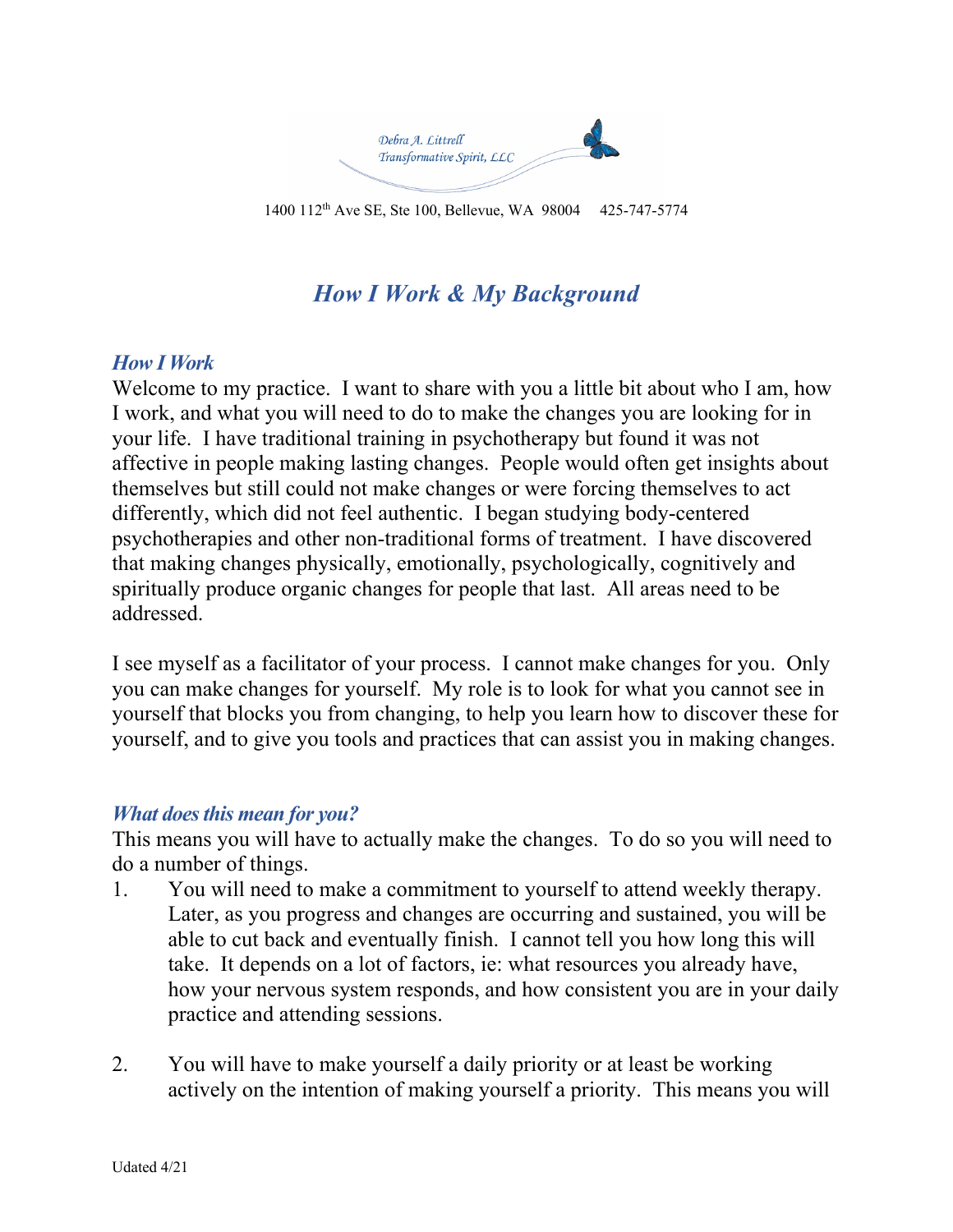need to make time for basic self-care and to practice activities you receive in session. Where you focus your attention and intention is where you will make changes. If you do not do the work, you will not make the changes you are looking for.

- 3. You must practice daily the activities I give you in session. They are designed to facilitate change. Seventy-five minutes a week in my office is not enough to fully integrate new abilities. Just like any new skill, to be successful and automatic, it has to be practiced until it becomes automatic. The activities I give you don't have to take large amounts of time. If you are someone who has trouble with committing to yourself that is ok. That will be the first goal. Just know the more you do on your own the faster you will progress.
- 4. You will need to track what changes occur in your life. What gets easier and what difficulties arise. What gets better shows you your progress. What comes up that is difficult for you to handle shows us what else needs work. Since I cannot be with you in your daily life to observe changes, I will have to rely on your self-observations to guide me in what you have accomplished and what still needs attention.

The beginning of our work together will be history taking, treatment planning and assessment of your resources and preparation for clearing work. Together we will assess where you are in regard to self-awareness and internal resources. I say together because as you do the activities you will learn right along with me. I will be empowering you to become more self-aware and have the internal resources you need to deal with daily life. There are activities to do in the office and at home to assess where you are at and strengthen these areas, if needed. This means these are tools you will have at your disposal for the rest of your life. From there we will look at specific patterns you would like to change and traumatic material you would like to clear.

After we finish the History Taking and Preparation Phases we will move into the Assessment and Desensitization Phases, targeting specific patterns and life issues. I have been trained in a variety of both traditional and non-traditional approaches for change. I find it useful for you to experience more than one so you know what is available. I can describe them, but you will not have an accurate understanding of them until you actually experience them. This also gives us some flexibility in how we design this phase.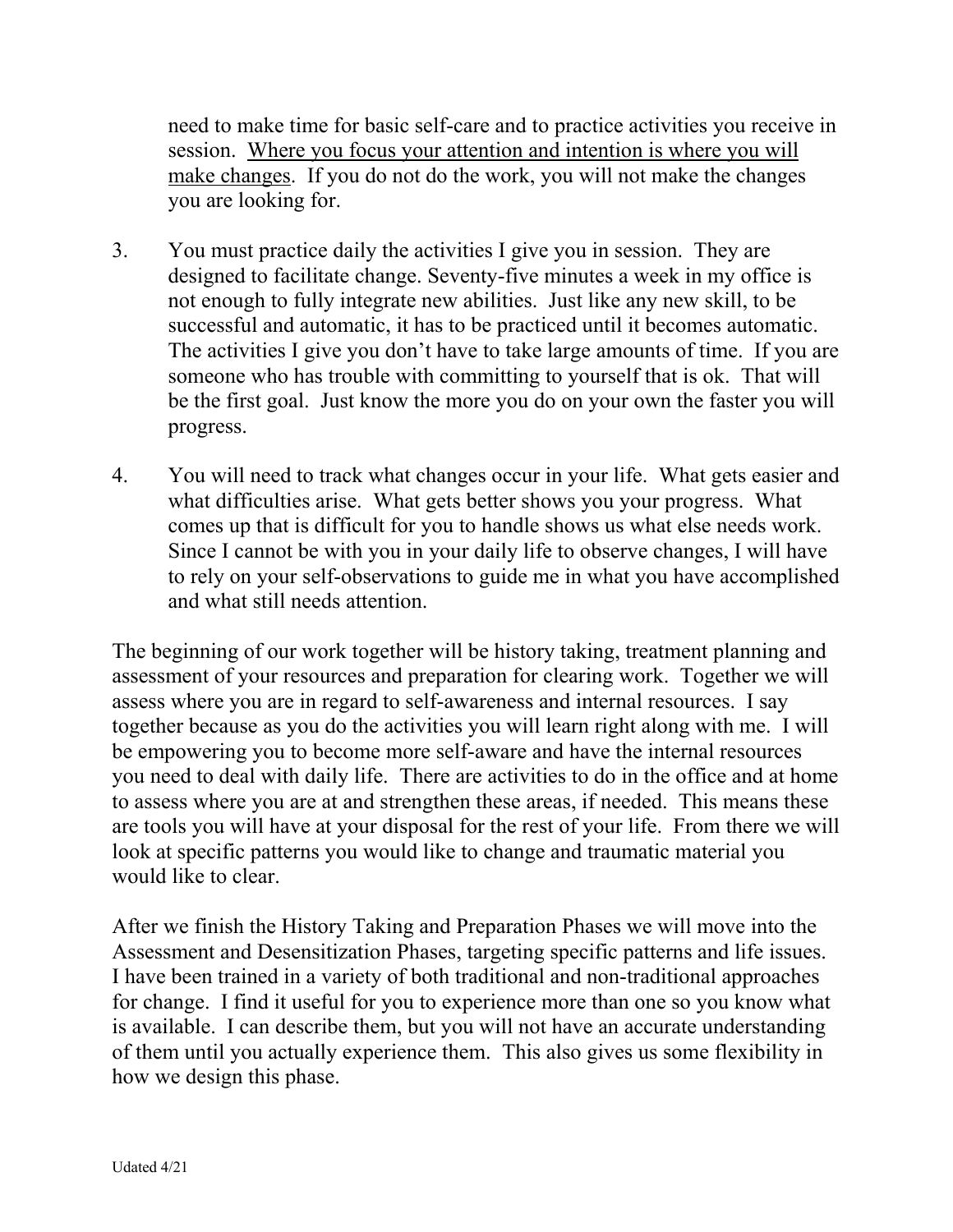If you are seeking reimbursement from your insurance company it is important for you to know that they will not cover the non-traditional approaches and often do not cover traditional approaches. They have become more restrictive in what they will or won't cover. Some non-traditional approaches are allowed under psychotherapy and some are not. If you are interested in my services that are listed under my Holistic Wellness offerings, they require separate appointments and billing from psychotherapy appointments.

#### *My License*

Washington State Licenses: Licensed Mental Health Counselor - LH00003481

#### *Education/Training*

Body Code March 2020 Emotion Code December 2019 Matrix Energetics - Unplugged & Intuitive Awareness Intensive December 2013 Vertical Reality 201 - University of Integrated Sciences October 2013 Matrix Energetics - Fundamentals October 2013 Vertical Reality 101- University of Integrated Sciences April 2013 Access Consciousness® Facilitator Training August 2011 & 2012 Access Consciousness® BARS May 2010 Access Consciousness® Body Processes April 2010 TAT Basics Workshop October 2009 Self Identity through Ho Oponopono Basic Class October 2007 Lifespan Integration Advanced Workshop October 2006 Language of Mastery Instructor Training September 2006 Outcome Facilitator Training September 2006 Mastery of Facilitation 301 August 2006 Mastery 201: Embodying Conscious Language August 2006 Bodies of Earth Cells of God - Molecules, Miracles, Passion & the Unity Field July 2006 Matrix Energetics Level 1& 2 February 2006 Lifespan Integration November 2003 Bodynamic Foundation Training March - June 2001 Critical Incident Stress Management November 1995 EMDR Facilitator Training March 1995 The Hakomi Method (A Body Centered Psychotherapy) Sept. 1991 - April 1993 EMDR Level II (Eye Movement Desensitization Reprocessing) August 1991 EMDR Level I June 1991 Human Services Management Training Sept. 1985 - June 1986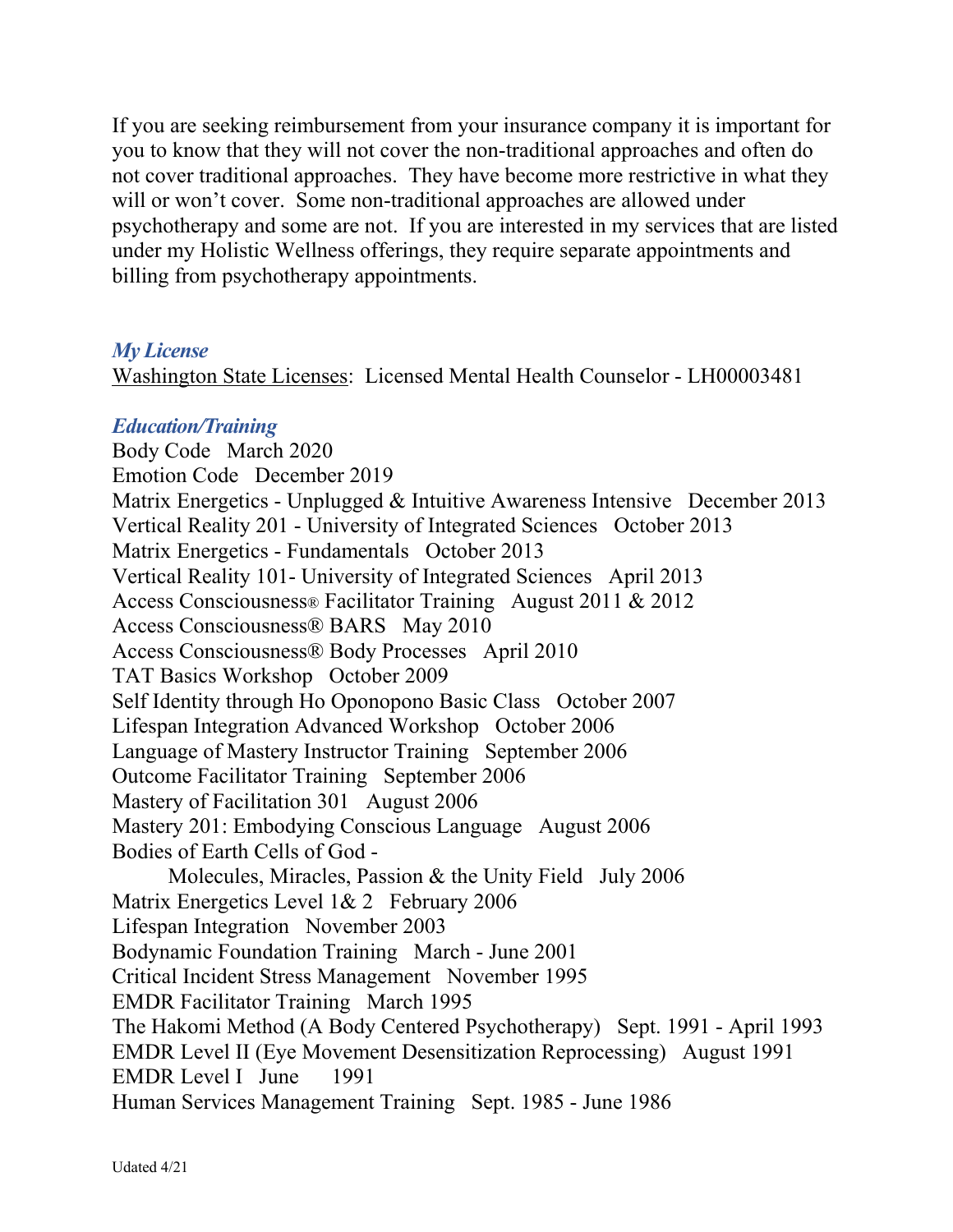M.A. Psychology, Antioch University September 1982 B.A. Sociology/Social Work Certificate June 1977

This is just a sampling of the kinds of training I have sought out over my career. There are many more that I may also pull from. I began studying alternative treatment options after finding, for many of my clients, they were not getting results from the more traditional modalities.

#### *Modalities I Use*

I start with Somatic & Energetic Resourcing™ activities for assessment. From there I may add in a variety of activities to build a core foundation for you, ie: practicing the resourcing activities, HeartMath, breathing activities. Once you have a core, stable foundation we can look at targeting and clearing patterns and traumatic material. I will pull from a number of the above list depending on what is useful and what your system can tolerate. This can include, EMDR, TAT and other tools I have created myself. Some of these you can learn to do and use on your own between sessions to further your progress.

If you are coming in for EMDR therapy, it is important to know that EMDR is an 8-phase therapy. This includes an History Taking and Preparation phase. Some people get overwhelmed by the desensitization in EMDR because it brings up whatever was experienced at the time of the event, both physically and emotionally. It is essential that you have some core stability; tools for managing strong emotions; clear communication with me; enough trust and safety with me to get through any difficult material.

The Preparation phase is designed to identify if these are all in place and to prepare you for the Reprocessing Phases of EMDR Therapy, including what could come up and how to handle in both in my office and in between session. These two phases can take between a couple of months to years depending on your circumstances. They cannot be rushed. We will be following your nervous system's timing and pacing, not how you think things should go. This is to protect you from potential re-traumatization.

EMDR Therapy includes all other therapies that will prepare you for the Assessment and Desensitization Phases. You will be doing EMDR therapy even if we have not yet gotten to the reprocessing phases. This is why I will be using and teaching you other modalities as well. You will be able to begin the change process and learn to use tools in between sessions.